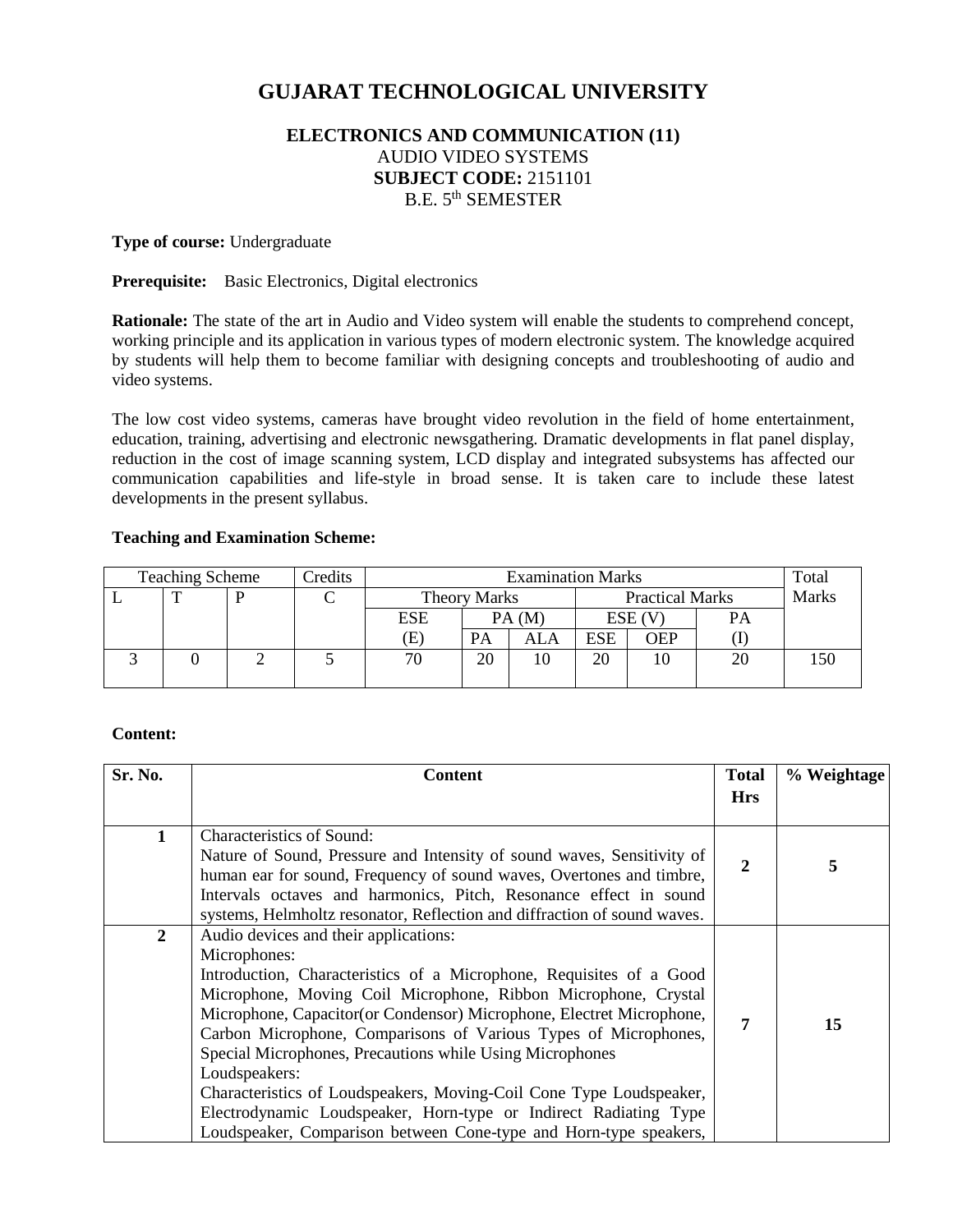|                         | Loudspeaker column or line source speakers, Baffles and Enclosures,<br>Multi-way Speaker System(Woofers and Tweeters), Crossover networks,<br>Consequence of Mismatch between Amplifier Output and Loudspeaker<br>Impedance<br>Optical recording:<br>Types of Optical Recording of sound, Methods of Optical Recording of<br>Sound on Film, Reproduction of Sound from Films, Modern method of<br>recording of sound for movie films, Compact Disc, Optical recording on<br>Disc, Playback process, Comparison of Compact Discs<br>and<br>Conventional(Gramaphone) Discs.<br>Introduction to Blue ray technology, Introduction to High Fidelity(Hi-fi)<br>Introduction to Public Address<br>Systems(PA-Systems),<br>systems,<br>Introduction<br>Audio<br>Introduction<br>Amplifiers,<br>to<br>to<br>Acoustic<br>Reverberation, Introduction to AM/FM tuners, Introduction to USB Mp3<br>players. |                         |    |
|-------------------------|--------------------------------------------------------------------------------------------------------------------------------------------------------------------------------------------------------------------------------------------------------------------------------------------------------------------------------------------------------------------------------------------------------------------------------------------------------------------------------------------------------------------------------------------------------------------------------------------------------------------------------------------------------------------------------------------------------------------------------------------------------------------------------------------------------------------------------------------------------------------------------------------------|-------------------------|----|
| $\mathbf{3}$            | Digital Audio Fundamentals:<br>Audio as Data, What is an Audio Signal, Why Binary, Why Digital,<br>Some Digital Audio Processes Outlined, Time Compression and<br>Expansion, Error Correction and Concealment, Channel Coding, Audio<br>Compression, Disk-Based Recording, Rotary Head Digital Recorders,<br>Digital Audio Broadcasting, Networks.                                                                                                                                                                                                                                                                                                                                                                                                                                                                                                                                               | $\boldsymbol{2}$        | 5  |
| $\overline{\mathbf{4}}$ | <b>Television Fundamentals:</b><br>Elements of TV communication system, Scanning, Synchronization,<br>Aspect ratio, Pixels, Resolution, Bandwidth, Composite video signal,<br>Modulation of video and audio signals, Monochrome and color cameras,<br>Compatibility, Luminance and Chrominance signal, Picture tubes, Solid<br>state picture transducers, TV broadcasting systems, Video monitors.                                                                                                                                                                                                                                                                                                                                                                                                                                                                                               | 6                       | 15 |
| 5                       | Digital video, compression techniques and standards:<br>Digital Video, The RGB and YUV Representation of Video Signals, The<br>Need for Compression, How compression works, Compression formats<br>for video - MPEG-x format, H.26x format                                                                                                                                                                                                                                                                                                                                                                                                                                                                                                                                                                                                                                                       | $\mathbf{3}$            | 5  |
| 6                       | Digital Television-Transmission and Reception:<br>Digital system hardware, Signal quantizing and encoding, digital satellite<br>television, Direct-To-Home(DTH) satellite television, Digital TV<br>receiver, Merits of digital TV receivers, Digital Terrestrial<br>Television(DTT), Introduction to Video on demand, Introduction to<br>CCTV, Introduction to CATV                                                                                                                                                                                                                                                                                                                                                                                                                                                                                                                             | $\overline{\mathbf{4}}$ | 10 |
| 7.                      | Stereophonic sound, Flat panel TV receivers, 3-Dimensional TV, EDTV,<br>HDTV and Digital Studio equipments:<br>Stereo sound systems, Projection television, Flat panel display TV<br>receivers, Three Dimensional (3-D) television, Advances in 3D TV<br>technology, Present status of new 3D receivers, Extended Definition<br>Television(EDTV), Digital equipment for television studios, Electronic<br>control of studio lights, Digital audio recorders and editing, Colour<br>receivers of new generation                                                                                                                                                                                                                                                                                                                                                                                   | 6                       | 15 |
| 8.                      | Liquid Crystal and Plasma Screen Televisions:<br>LCD technology, LCD matrix types and operation, LCD screens for<br>television, Plasma and conduction of charge, Plasma television screens,<br>Signal processing in Plasma TV receivers, A Plasma colour receiver,<br>LCD colour receivers, Single LCD receivers, 3-LCD colour receivers,<br>Plasma or LCD-which is the best choice, Performance comparison of<br>Plasma and LCD televisions, Introduction to LED TV, RGB dynamic<br>LEDs, Edge-LEDs, Differences between LED-backlit and Backlit LCD<br>displays, Comparison of Plasma TV and LED TV, Introduction to OLED                                                                                                                                                                                                                                                                      | 6                       | 20 |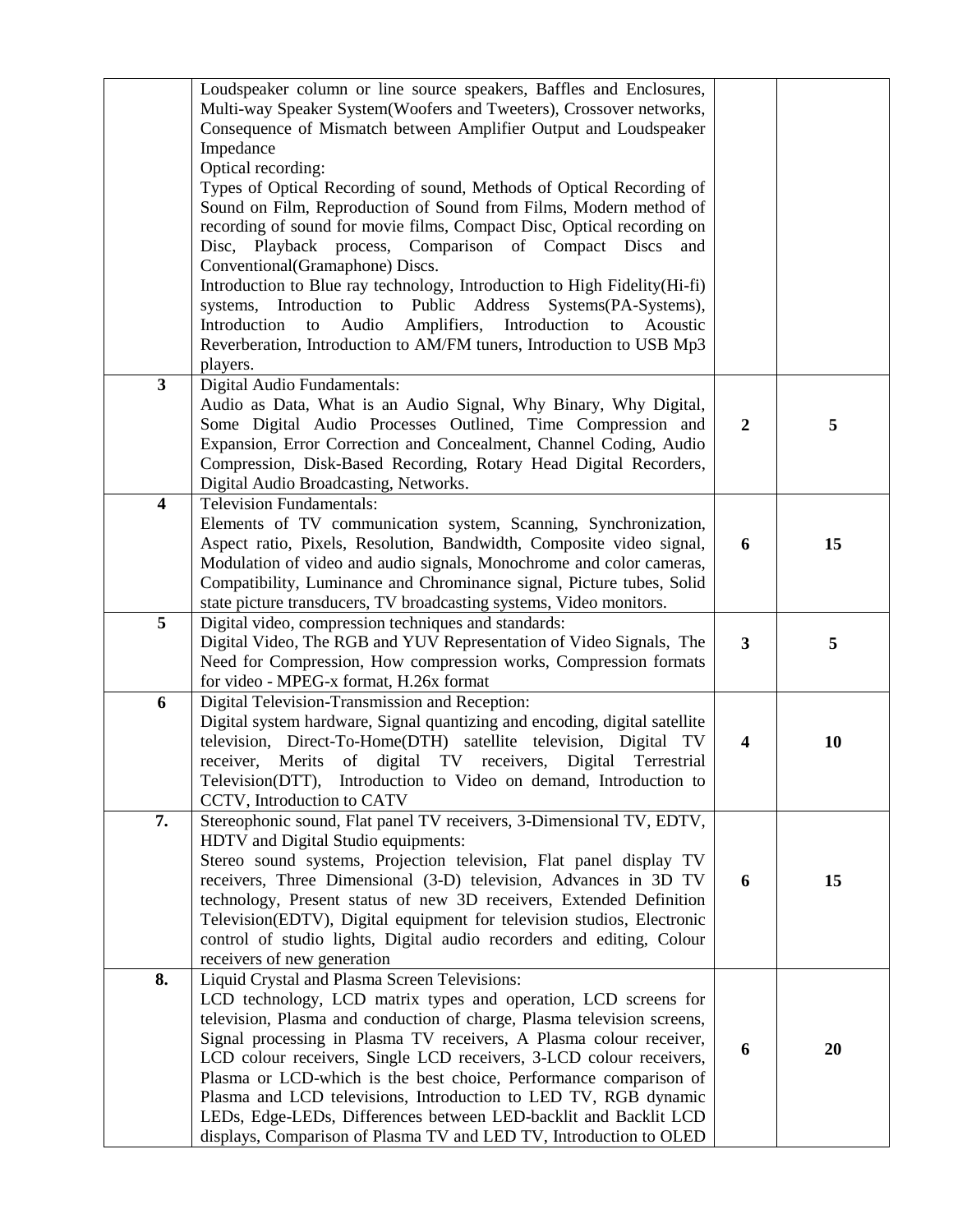|     | <b>TVs</b>                                                                                                                                                                                                                                                                                                                                                                                                                                                                                                                     |   |   |
|-----|--------------------------------------------------------------------------------------------------------------------------------------------------------------------------------------------------------------------------------------------------------------------------------------------------------------------------------------------------------------------------------------------------------------------------------------------------------------------------------------------------------------------------------|---|---|
| 9.  | Projection Display Systems and Television Home Theaters:<br>Direct View and rear projection systems, front projection TV system,<br>Transmittive type projection systems, Reflective projection systems,<br>Digital Light Processing (DLP) projection system, Projection television<br>for home theatres, Choice of projection TV system, Essential features of<br>front projectors, Comparison and choice of rear projection receivers,                                                                                       | 5 | 5 |
|     | Satellite Off-Air tuners and Digital Video Recorders, Surround sound<br>stereo receiver, Top of the line Home Theatre                                                                                                                                                                                                                                                                                                                                                                                                          |   |   |
| 10. | Troubleshooting in Audio and Video Equipment:<br>Introduction, Modern Electronic Equipment, Maintenance Policy,<br>Maintenance Aids for Fault Diagnosis, Procedure of Servicing and<br>Maintenance, Shielding and Grounding, Fault location, Identifying the<br>faulty component in the Faulty stage, Some common Faults in<br>Components, Intermittent Faults, Troubleshooting in a power supply<br>unit, Troubleshooting in a Public Address system, Troubleshooting in<br>Stereo Amplifier, Troubleshooting in DVD Players. | 4 | 5 |

### **Suggested Specification table with Marks (Theory):**

| <b>Distribution of Theory Marks</b> |        |         |         |         |         |  |  |
|-------------------------------------|--------|---------|---------|---------|---------|--|--|
| R Level                             | ⊺Level | A Level | N Level | E Level | C Level |  |  |
| lЭ                                  | 15     | 10      | 10      | 10      | 10      |  |  |

**Legends: R: Remembrance; U: Understanding; A: Application, N: Analyze and E: Evaluate C: Create and above Levels (Revised Bloom's Taxonomy)**

Note: This specification table shall be treated as a general guideline for students and teachers. The actual distribution of marks in the question paper may vary slightly from above table.

#### **Reference Books:**

- 1. Modern Television Practice(Fourth revised edition) R.R.Gulati , New Age International Publishers.
- 2. Audio and Video Systems(Second Edition) R.G.Gupta, McGraw Hill Education Limited.
- 3. Television & Video Engineering(Second edition) A.M.Dhake, McGraw Hill Education Limited.
- 4. Video Demystified Keith Jack, LLH Technology Publishing.
- 5. Audio Engineering, Know it all series, Newnes Press
- 6. Essential Guide to Digital Video John Watkinson, Snell & Wilcox Inc. Publication.
- 7. Guide To Compression John Watkinson, Snell & Wilcox Inc Publication
- 8. Audio Video Systems Principles Practices and Troubleshooting Bali & Bali, Khanna Publishing Company.
- 9. Consumer Electronics S.P.Bali, Pearson Education.

#### **Course Outcome:**

After learning the course the students should be able to:

- 1. Describe the basic idea and fault finding in audio and video transmitter, and receiver sections.
- 2. Explain importance of Digital Audio and Video systems including importance of compression.
- 3. Distinguish between Stereo & Hi-fi Amplifier.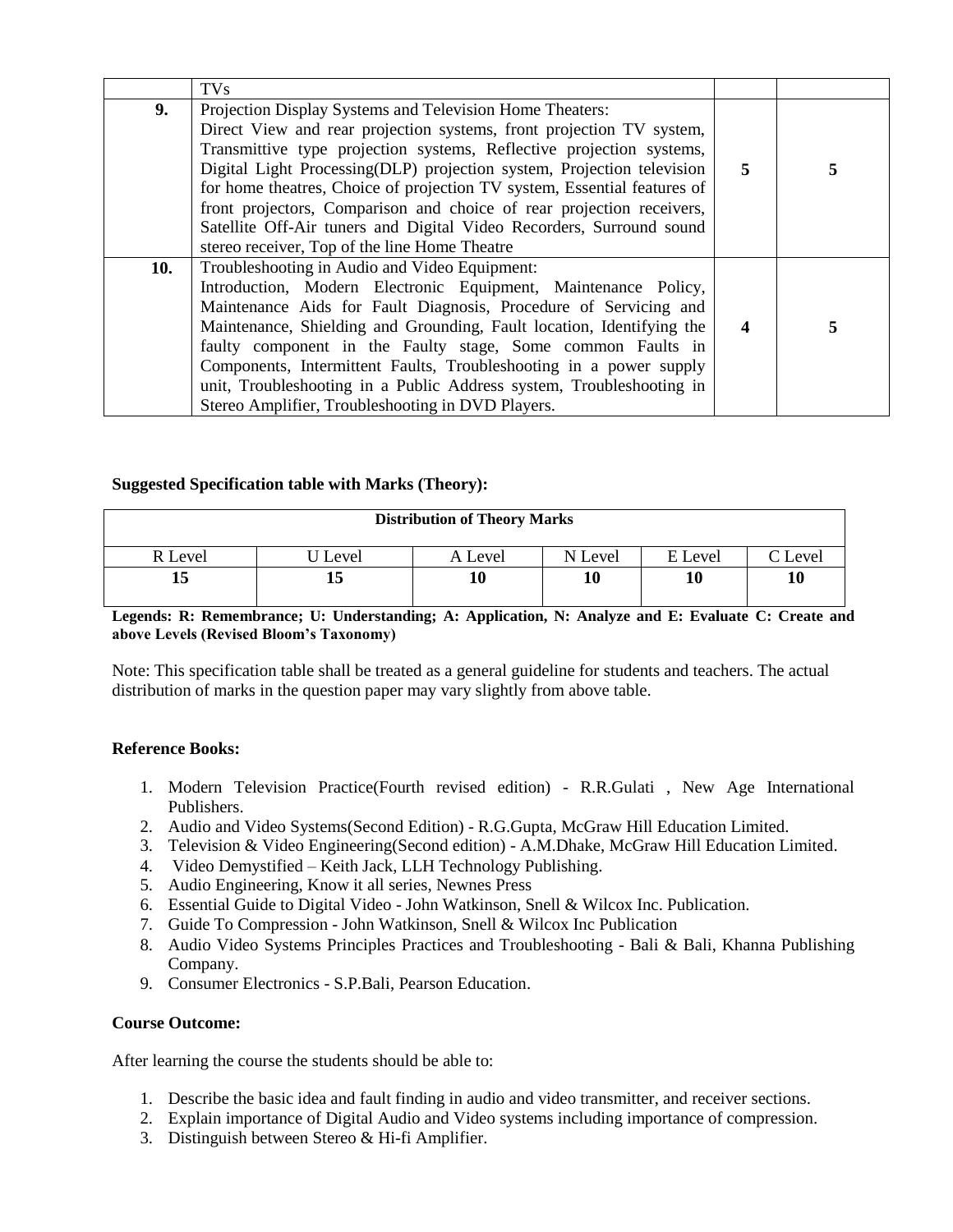- 4. Understand CD/DVD player mechanism and fault finding in CD player.
- 5. Explain AM/FM tuners, MP3 players and Blue-Ray Technology.
- 6. Explore advanced Digital color Television systems (LCD, LED, Plasma) and fault finding.
- 7. Exposure of the HDTV, 3D TV and OLED TV

#### **List of Experiments:**

- 1. To study public address system and its components.
- 2. To obtain the Directional Response of Loudspeaker.
- 3. To obtain the Directional response of micro phone.
- 4. To obtain the frequency response of loudspeaker.
- 5. To obtain the frequency response of Microphone.
- 6. Draw and study drive mechanism layout of CD player.
- 7. Fault finding in CD player (Three different faults).
- 8. To perform digitization of sound signal and edit it using Computer Software.
- 9. To test color TV using pattern generator.
- 10. To obtain frequency response of IF amplifier using VHF sweep generator.
- 11. To perform fault identification in Colour TV.
- 12. To perform analysis of Composite Video Signal.
- 13. To study installation of DTH System.
- 14. To design and obtain frequency response of Cross- over network.

#### **Design based Problems (DP)/Open Ended Problem:**

- 1. Simulation of Video Compression technique/s.
- 2. Study of CD/DVD/MP3/AM/FM Player.
- 3. Study of Digital TV.
- 4. Study of High Definition TV.
- 5. Study of LCD TV.
- 6. Study of LED TV.
- 7. Study of 3D TV.
- 8. Study of OLED TV.
- 9. Study of Cable TV System.
- 10. Estimate the cost, labor of cable TV installation.
- 11. Collect information about Set Top box used for Cable TV at home.

Visit to a Cable TV Operator/TV/Radio stations and prepare comprehensive report of your observations..

#### **List of Open Source Software/learning website:**

- 1. <http://www.electronicsandyou.com/>
- 2. <http://electronics.howstuffworks.com/>
- 3. <http://electronicdesign.com/>
- 4. <http://electronicsforu.com/>
- 5. <http://www.101science.com/Radio.htm#Television>
- **6.** <http://tv.manualsonline.com/>

**ACTIVE LEARNING ASSIGNMENTS**: Preparation of power-point slides, which include videos, animations, pictures, graphics for better understanding theory and practical work – The faculty will allocate chapters/ parts of chapters to groups of students so that the entire syllabus to be covered. The power-point slides should be put up on the web-site of the College/ Institute, along with the names of the students of the